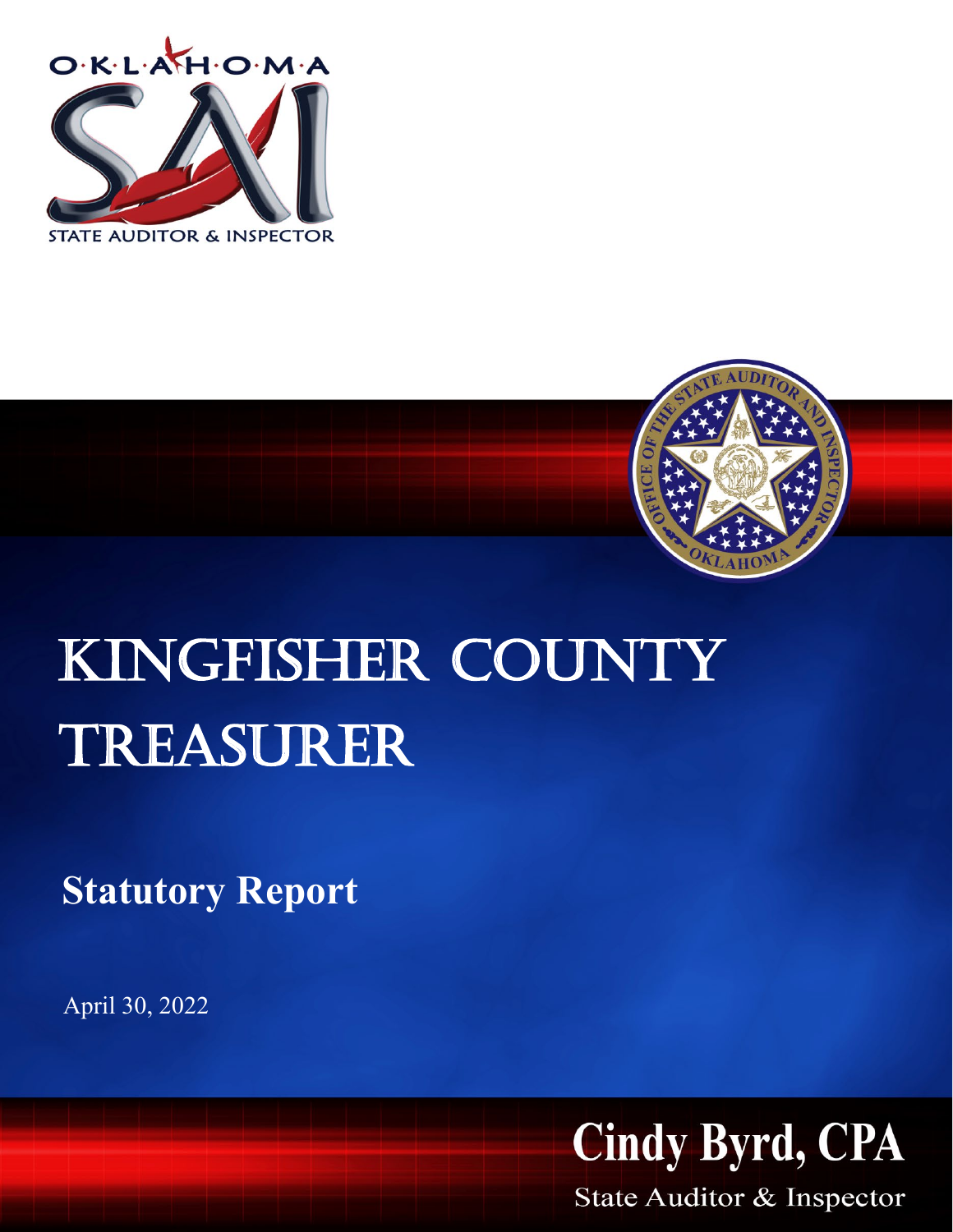## ROBIN ROTHER, COUNTY TREASURER KINGFISHER COUNTY, OKLAHOMA TREASURER STATUTORY REPORT APRIL 30, 2022

This publication, issued by the Oklahoma State Auditor and Inspector's Office as authorized by 74 O.S. § 212, has not been printed, but is available on the agency's website (www.sai.ok.gov) and in the Oklahoma Department of Libraries Publications Clearinghouse Digital Prairie Collection (http://digitalprairie.ok.gov/cdm/search/collection/audits/) pursuant to 65 O.S. § 3-114.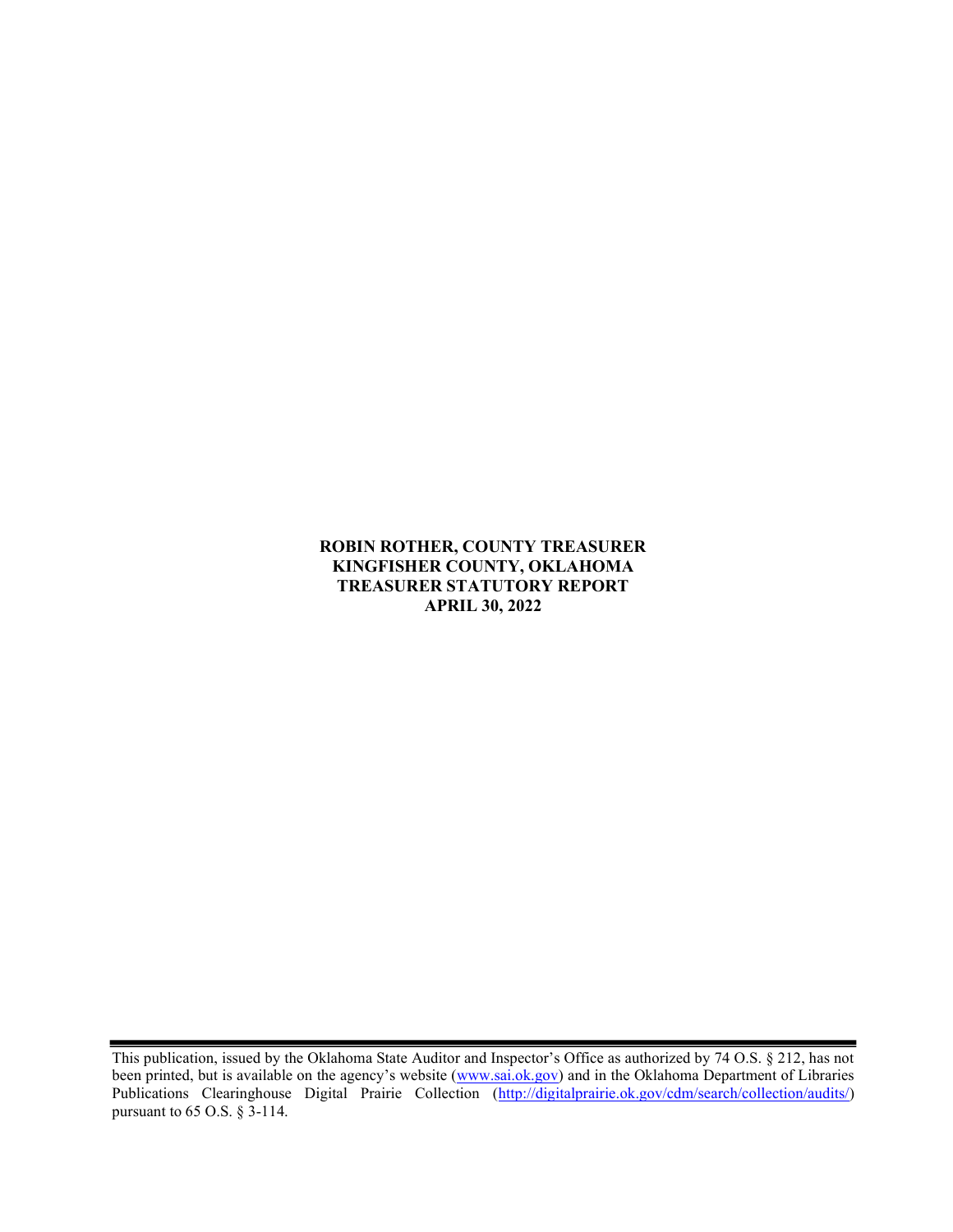

## Cindy Byrd, CPA | State Auditor & Inspector

2300 N. Lincoln Blvd., Room 123, Oklahoma City, OK 73105 | 405.521.3495 | www.sai.ok.gov

June 21, 2022

BOARD OF COUNTY COMMISSIONERS KINGFISHER COUNTY COURTHOUSE KINGFISHER, OKLAHOMA 73750

Transmitted herewith is the Kingfisher County Treasurer Statutory Report for April 30, 2022. The engagement was conducted in accordance with 74 O.S. § 212.

The goal of the State Auditor and Inspector is to promote accountability and fiscal integrity in state and local government. Maintaining our independence as we provide this service to the taxpayers of Oklahoma is of utmost importance.

We wish to take this opportunity to express our appreciation for the assistance and cooperation extended to our office during our engagement.

Sincerely,

CINDY BYRD, CPA OKLAHOMA STATE AUDITOR & INSPECTOR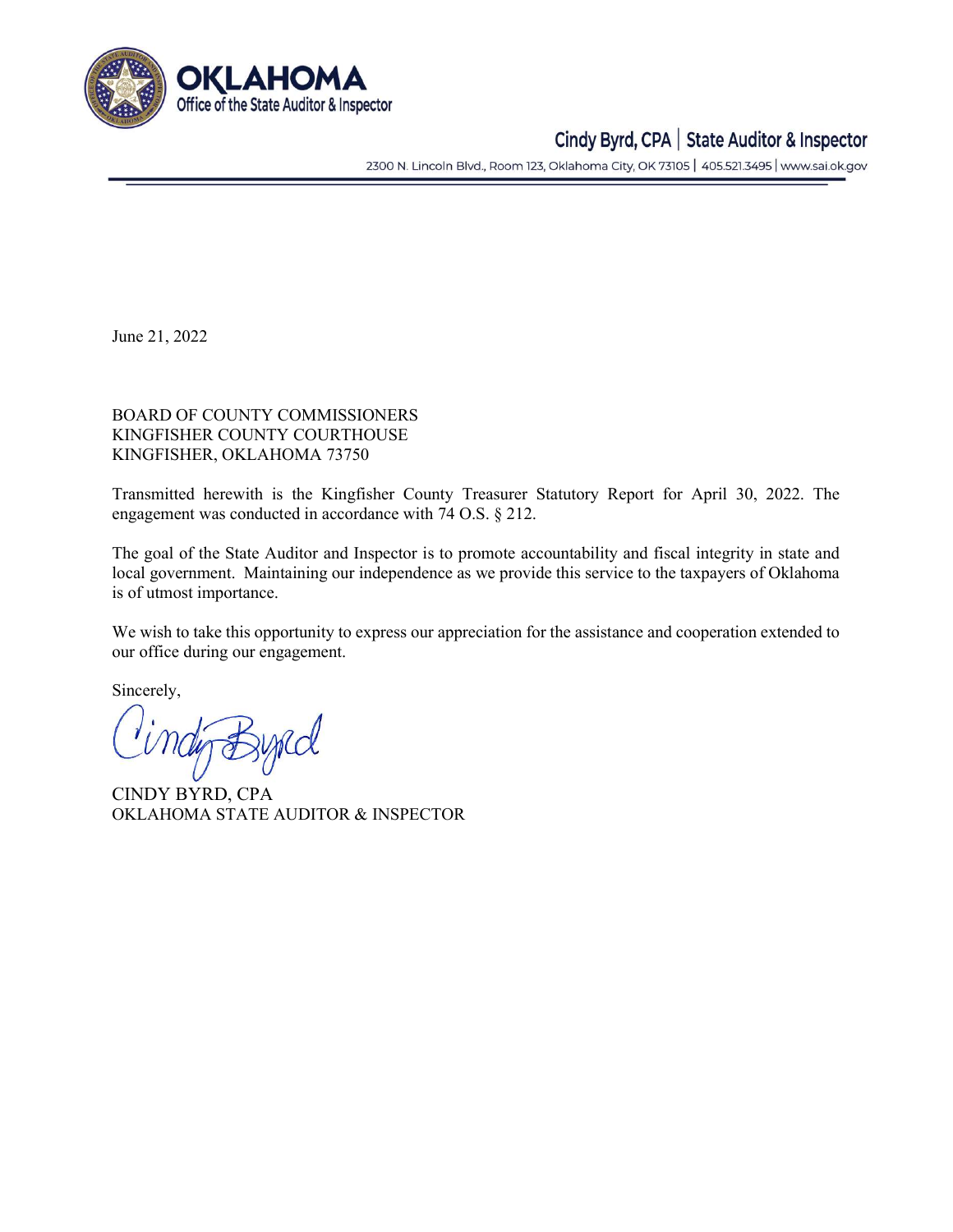

## Cindy Byrd, CPA | State Auditor & Inspector

2300 N. Lincoln Blvd., Room 123, Oklahoma City, OK 73105 | 405.521.3495 | www.sai.ok.gov

Robin Rother, Kingfisher County Treasurer Kingfisher County Courthouse Kingfisher, Oklahoma 73750

Dear Ms. Rother:

For the purpose of complying with 74 O.S. § 212, we have performed the following procedures:

- Determine whether bank reconciliations are properly performed, visually verify the certificates of deposit, and confirm the investments.
- Determine whether subsidiary records are reconciled to the general ledger.
- Determine whether deposits and invested funds are secured by pledged collateral.

All information included in the bank reconciliations, the investment ledger, the subsidiary ledgers, and the general ledger is the representation of the County Treasurer.

Our county treasurer statutory engagement was limited to the procedures performed above and was less in scope than an audit performed in accordance with generally accepted auditing standards. Accordingly, we do not express an opinion on any basic financial statement of Kingfisher County.

Based on our procedures performed, there were no exceptions noted.

This report is intended for the information and use of the management of the County. This restriction is not intended to limit the distribution of this report, which is a matter of public record.

CINDY BYRD, CPA OKLAHOMA STATE AUDITOR & INSPECTOR

May 12, 2022